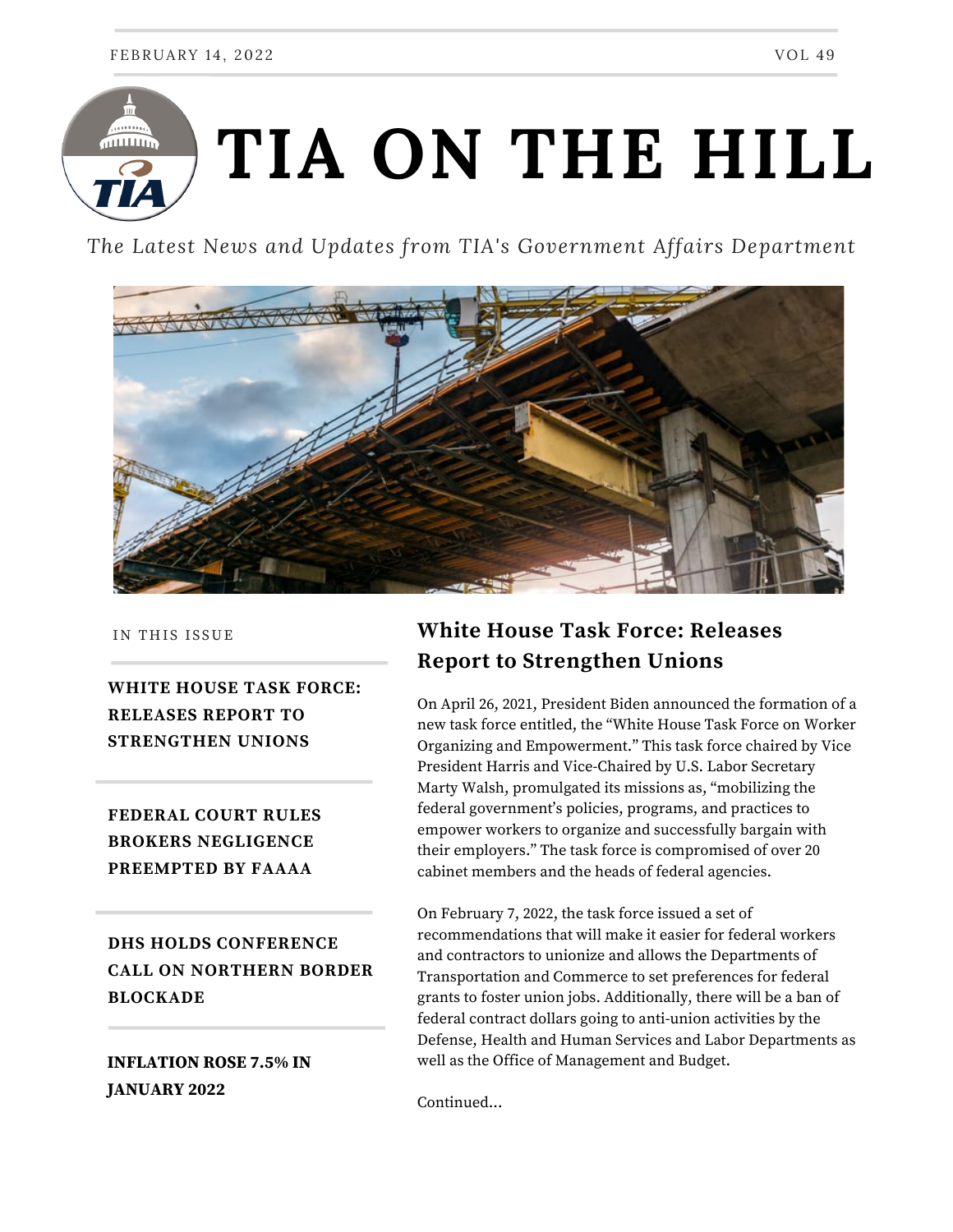This is the latest move by President Biden and his Administration who are union and union priorities through and through. At the roll out of Executive Order 14025, the formulation of the Task Force, President Biden stated, "I promised you, you would have a union President. And I am, because you're the best."

TIA Government Affairs has been following the Department of Labor and the actions taken by the Department, as we knew this would likely be a troubling here for labor issues and independent contractors. We will continue to track these issues and advocate where necessary to protect our members and their interest.

# **Federal Court Rules Brokers' Negligence Preempted by FAAAA**

A federal court in Florida held that the Federal Aviation Administration Authorization Act or FAAAA preempts a negligence claim by a shipper against a broker for stolen goods. TIA Member US1 Industries made TIA aware of the ruling down in Florida. The case stemmed from the shipper's insurance company suing a broker for a stolen load of cell phone cases, which had an estimated value of over \$500k. The law firm that represented the broker, the Taylor Johnson firm successfully argued that the FAAAA prohibited states from enforcing laws that relate to the rates, routes, and service of transportation brokers.

This is a massive decision for the brokerage industry, as the reverse decision could lead to a situation where brokers are faced with a patchwork of 50 different state laws to navigate. That scenario is like what our members face with the motor carrier safety selection process, and why TIA has been pushing for years for a federal selection standard that would not only improve safety but give clarity and guidance to the industry of what steps should be taken before selecting a motor carrier.

TIA will continue to monitor decisions like this one and carry on with being the voice on Capitol Hill for the 3PL industry to hopefully get the clarity that our members need to reduce confusion in the marketplace that hurts all parties involved.